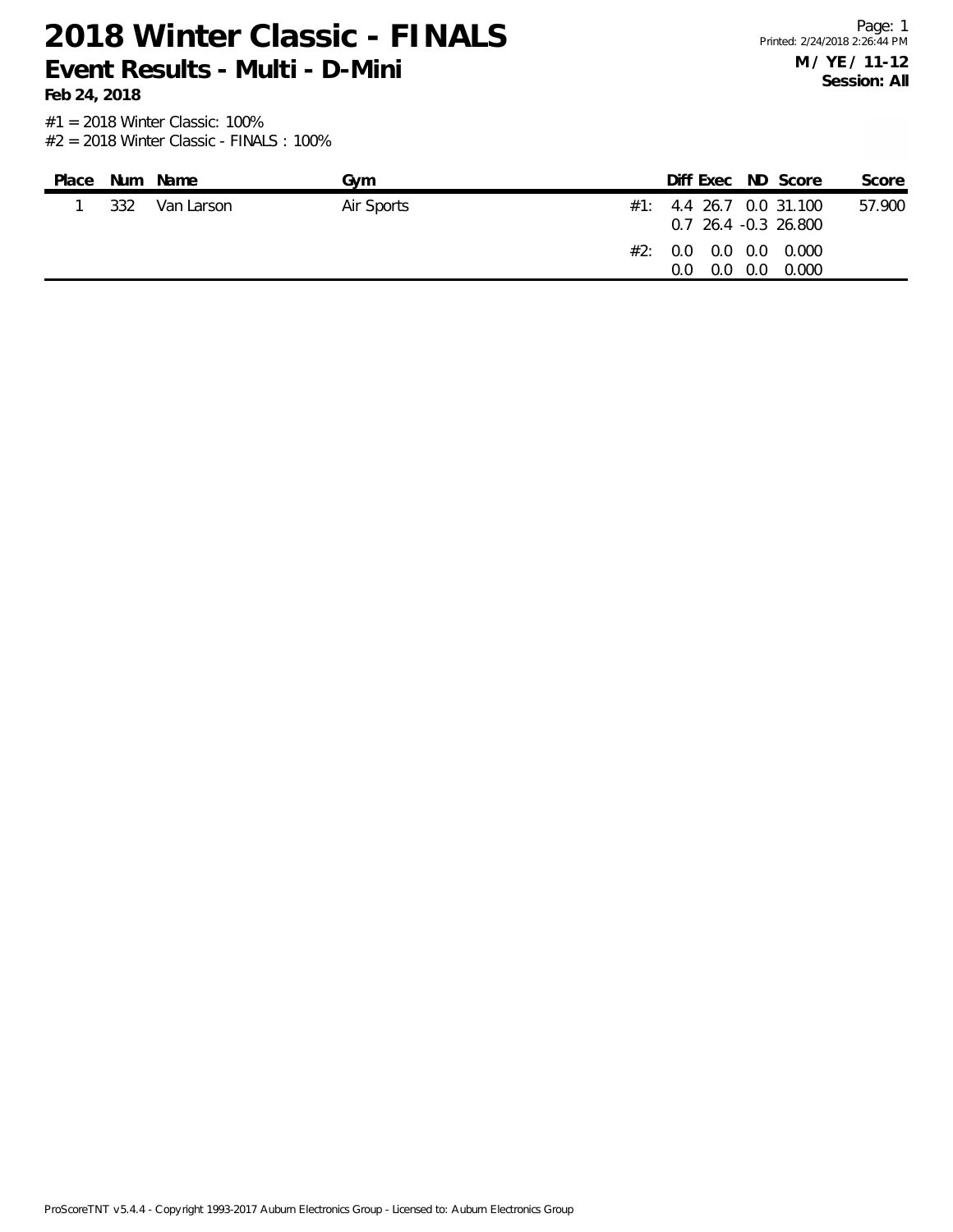**Feb 24, 2018**

| Place          |     | Num Name               | Gym                        |     | Diff Exec ND Score      |                                             | Score   |
|----------------|-----|------------------------|----------------------------|-----|-------------------------|---------------------------------------------|---------|
| 1              | 391 | Jayce Percival         | Gymnast Factory            | #1: | 5.2 27.3<br>4.8 27.6    | 0.0 32.500<br>0.0 32.400                    | 130.800 |
|                |     |                        |                            | #2: | 5.2<br>27.6             | 5.2 27.9 0.0 33.100<br>0.0 32.800           |         |
| $\overline{2}$ | 430 | Tomas Minc             | <b>Dynamite Gymnastics</b> | #1: |                         | 6.0 27.3 0.0 33.300<br>5.6 27.6 -0.9 32.300 | 130.500 |
|                |     |                        |                            | #2: | 5.2<br>27.6             | 0.0 32.800<br>4.8 27.3 0.0 32.100           |         |
| 3              | 463 | Cub Chivington         | Wasatch                    | #1: |                         | 6.0 27.0 -1.5 31.500<br>5.6 27.3 0.0 32.900 | 129.400 |
|                |     |                        |                            | #2: | 4.8<br>28.2<br>4.4 27.6 | 0.0 33.000<br>0.0 32.000                    |         |
| 4              | 397 | <b>Braxton Higgins</b> | Skywalkers                 | #1: | 4.8<br>4.8 27.9         | 28.2 0.0 33.000<br>0.0 32.700               | 129.300 |
|                |     |                        |                            | #2: | 27.6<br>4.8             | 0.0 32.400<br>4.8 27.3 -0.9 31.200          |         |
| 5              | 513 | Hunter Moravec         | <b>ESCX</b>                | #1: | 5.2 27.0                | 5.2 27.6 0.0 32.800<br>0.0 32.200           | 129.200 |
|                |     |                        |                            | #2: |                         | 4.4 27.9 0.0 32.300<br>4.3 27.9 -0.3 31.900 |         |
| 6              | 502 | Garrett George         | <b>MTGA</b>                | #1: |                         | 5.6 27.3 0.0 32.900<br>4.8 28.2 0.0 33.000  | 124.200 |
|                |     |                        |                            | #2: | 1.3                     | 4.8 27.0 -0.9 30.900<br>26.4 -0.3 27.400    |         |
| 7              | 465 | Jace Williams          | <b>NVG</b>                 | #1: | 4.8<br>4.8 27.6         | 27.6 0.0 32.400<br>0.0 32.400               | 118.400 |
|                |     |                        |                            | #2: | 2.4 19.8<br>4.1         | 0.0 22.200<br>27.3 0.0 31.400               |         |
| 8              | 509 | Changa Anderson        | <b>Silver Stars</b>        | #1: | 27.6<br>6.4             | 0.0 34.000<br>6.0 27.9 0.0 33.900           | 99.300  |
|                |     |                        |                            | #2: | 4.4<br>0.0<br>0.0       | 27.3 -0.3 31.400<br>0.0<br>0.000            |         |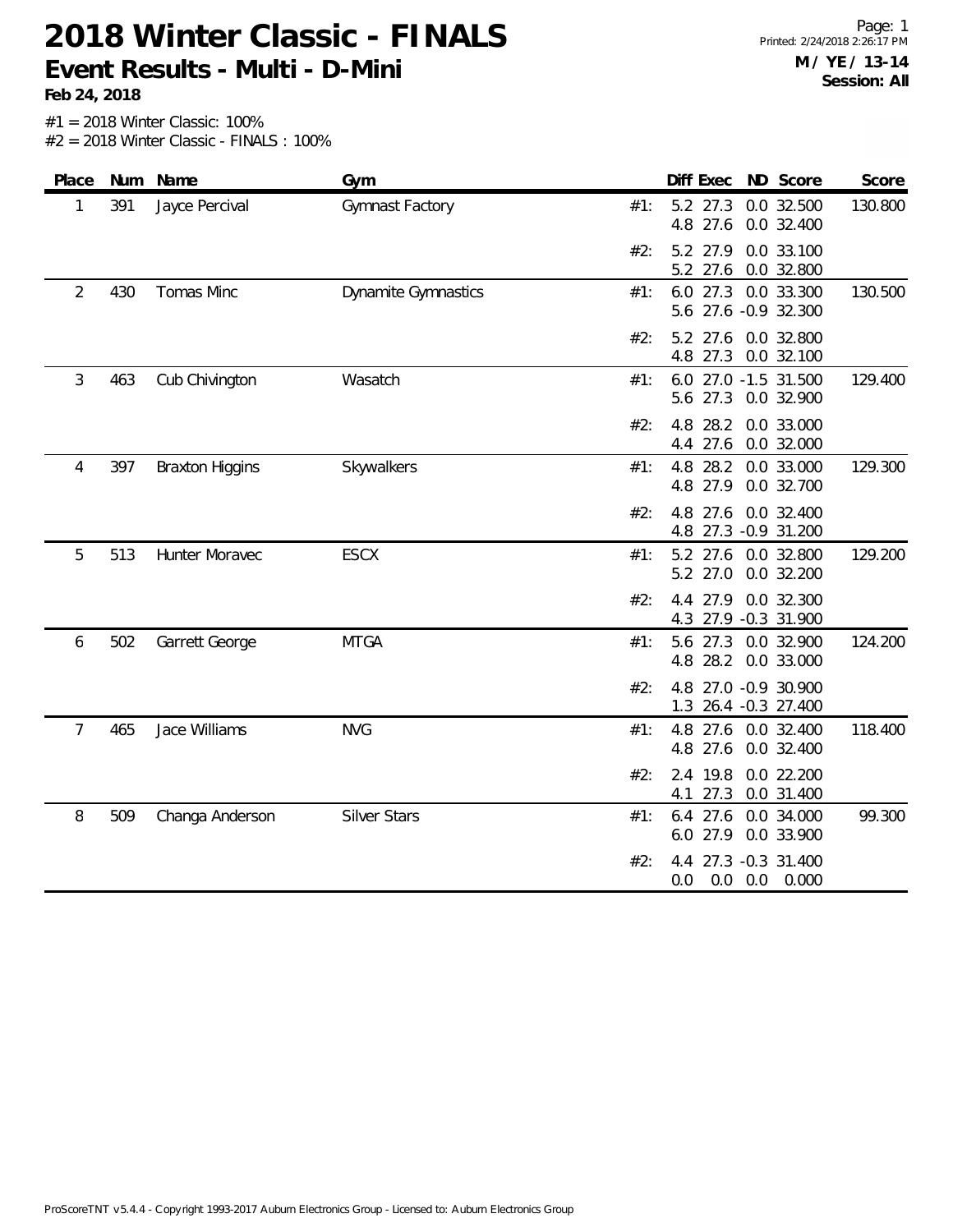**Feb 24, 2018**

| Place          |     | Num Name                | Gym                       | Diff Exec ND Score                                              | Score   |
|----------------|-----|-------------------------|---------------------------|-----------------------------------------------------------------|---------|
| 1              | 471 | Krista McNary           | Gymagic                   | 5.2 27.6 -0.3 32.500<br>#1:<br>5.2 27.9 0.0 33.100              | 127.800 |
|                |     |                         |                           | 27.0 -0.3 31.500<br>#2:<br>4.8<br>5.2<br>26.4 -0.9 30.700       |         |
| $\overline{2}$ | 445 | Cameran Cooper          | <b>Tatarus Gymnastics</b> | 27.0<br>0.0 31.400<br>#1:<br>4.4<br>28.2<br>0.0 32.600<br>4.4   | 124.700 |
|                |     |                         |                           | 28.2 - 0.9 30.900<br>#2:<br>3.6<br>27.0 -0.9 29.800<br>3.7      |         |
| 3              | 482 | <b>Caroline Summers</b> | <b>MTGA</b>               | #1:<br>4.8 27.9 0.0 32.700<br>27.0<br>0.0 29.900<br>2.9         | 123.800 |
|                |     |                         |                           | 3.3<br>27.3<br>0.0 30.600<br>#2:<br>3.6 27.3 -0.3 30.600        |         |
| 4              | 422 | Sophie Stone            | 3T1                       | 4.8 27.0 -1.2 30.600<br>#1:<br>2.4 19.8<br>0.0 22.200           | 114.100 |
|                |     |                         |                           | 28.2<br>0.0 30.900<br>#2:<br>2.7<br>3.1 27.9 -0.6 30.400        |         |
| 5              | 446 | Aliah Raga              | <b>Dulles Gymnastics</b>  | 20.1<br>0.0 22.500<br>#1:<br>2.4<br>27.3<br>0.0 31.700<br>4.4   | 112.500 |
|                |     |                         |                           | 27.9 -1.2 27.400<br>#2:<br>0.7<br>27.9<br>0.0 30.900<br>3.0     |         |
| 6              | 436 | Shelby Nobuhara         | High Altitude             | 27.6<br>6.8<br>0.0 34.400<br>#1:<br>27.0<br>0.0 31.800<br>4.8   | 95.000  |
|                |     |                         |                           | 0.0<br>0.0<br>#2:<br>0.0<br>0.000<br>24.3 -0.3 28.800<br>4.8    |         |
| 7              | 405 | Josie Bain              | <b>NVG</b>                | 28.2<br>3.5<br>0.0 31.700<br>#1:<br>28.8<br>0.0 31.900<br>3.1   | 63.600  |
|                |     |                         |                           | 0.0<br>0.0<br>0.0<br>0.000<br>#2:<br>0.000<br>0.0<br>0.0<br>0.0 |         |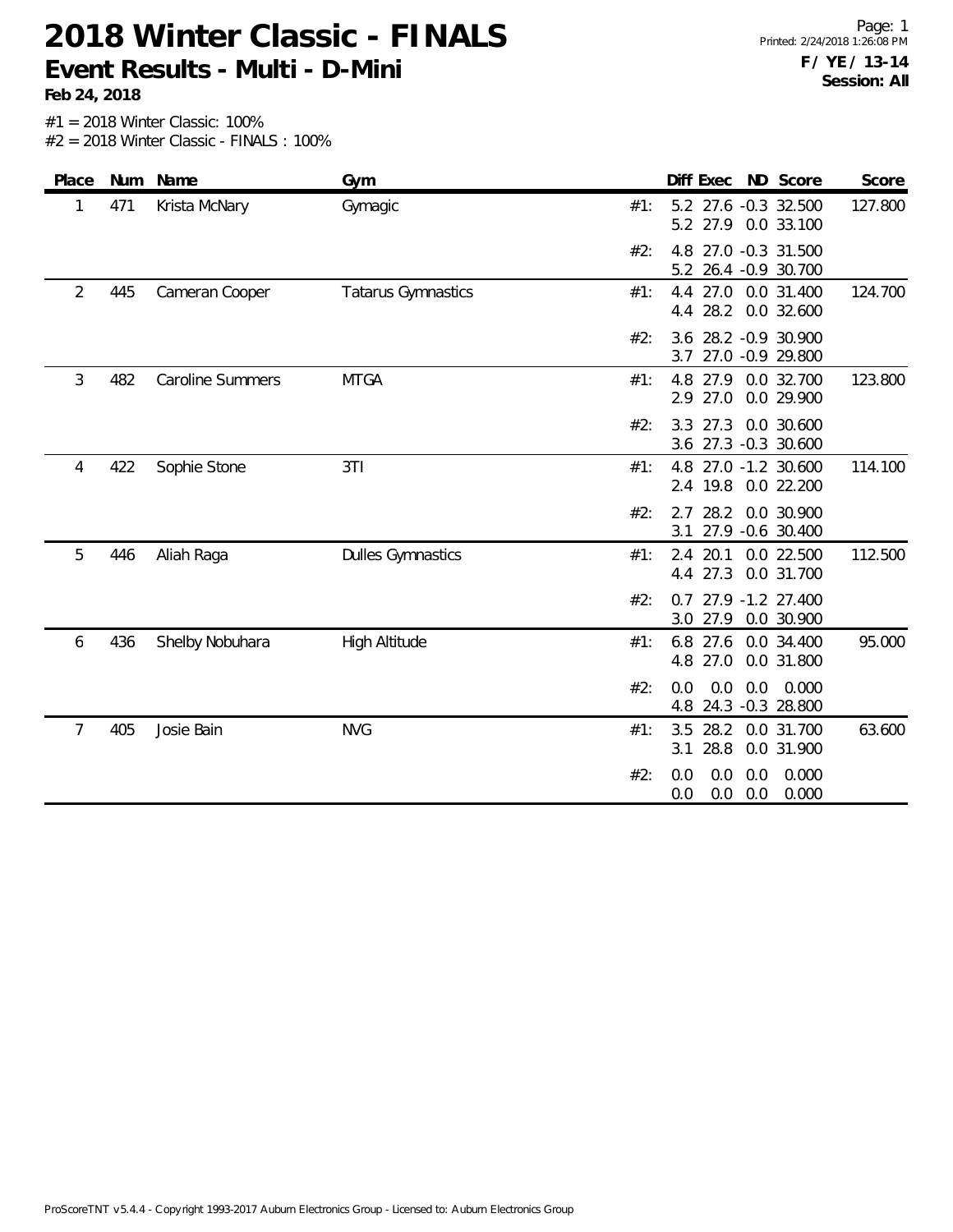**Feb 24, 2018**

| Place          |     | Num Name             | Gym                        |     | Diff Exec                                       | ND Score                  | Score   |
|----------------|-----|----------------------|----------------------------|-----|-------------------------------------------------|---------------------------|---------|
| 1              | 764 | James Lichtenstein   | 5 Star Elite               | #1: | 7.6 27.6 -0.9 34.300<br>7.2<br>29.1             | 0.0 36.300                | 140.900 |
|                |     |                      |                            | #2: | 28.5<br>8.0<br>6.8 27.9 -0.9 33.800             | 0.0 36.500                |         |
| $\overline{2}$ | 759 | Emilio Lehmer        | <b>NVG</b>                 | #1: | 6.0 27.3<br>5.6 28.2                            | 0.0 33.300<br>0.0 33.800  | 132.200 |
|                |     |                      |                            | #2: | 27.9<br>6.0<br>4.8 27.3 -0.9 31.200             | 0.0 33.900                |         |
| 3              | 660 | Simon Smith          | <b>High Altitude</b>       | #1: | 6.8 27.9 0.0 34.700<br>6.4 27.3 -1.5 32.200     |                           | 131.100 |
|                |     |                      |                            | #2: | 26.7 -1.2 32.300<br>6.8<br>5.2 27.6 -0.9 31.900 |                           |         |
| 4              | 708 | Taro lovan           | Airborne Colorado          | #1: | 5.6 27.3 0.0 32.900<br>5.6 27.6 -1.5 31.700     |                           | 126.800 |
|                |     |                      |                            | #2: | 28.2<br>3.1<br>2.7<br>28.2                      | 0.0 31.300<br>0.0 30.900  |         |
| 5              | 715 | Keith Eldridge       | <b>Integrity Athletics</b> | #1: | 4.8<br>4.8 28.5 -0.9 32.400                     | 27.3 -1.5 30.600          | 125.800 |
|                |     |                      |                            | #2: | 4.4<br>3.5 28.2 -0.3 31.400                     | 27.0 0.0 31.400           |         |
| 6              | 682 | <b>Bryce Truhlar</b> | <b>Ultimate Air</b>        | #1: | 6.8 28.2 0.0 35.000<br>6.4 27.6 -0.3 33.700     |                           | 122.200 |
|                |     |                      |                            | #2: | $1.2$ 20.4<br>5.2 27.6 -0.9 31.900              | 0.0 21.600                |         |
| $\overline{7}$ | 757 | <b>Tate Simmons</b>  | <b>Amplify Gymnastics</b>  | #1: | 6.0<br>0.0<br>0.0<br>0.0                        | 27.6 -0.9 32.700<br>0.000 | 89.200  |
|                |     |                      |                            | #2: | 19.8<br>3.2<br>5.6 27.9                         | 0.0 23.000<br>0.0 33.500  |         |
| 8              | 761 | Noah Orr             | Air Sports                 | #1: | 27.9<br>7.6<br>7.6 28.5                         | 0.0 35.500<br>0.0 36.100  | 71.600  |
|                |     |                      |                            | #2: | 0.0<br>0.0<br>0.0<br>0.0<br>0.0<br>0.0          | 0.000<br>0.000            |         |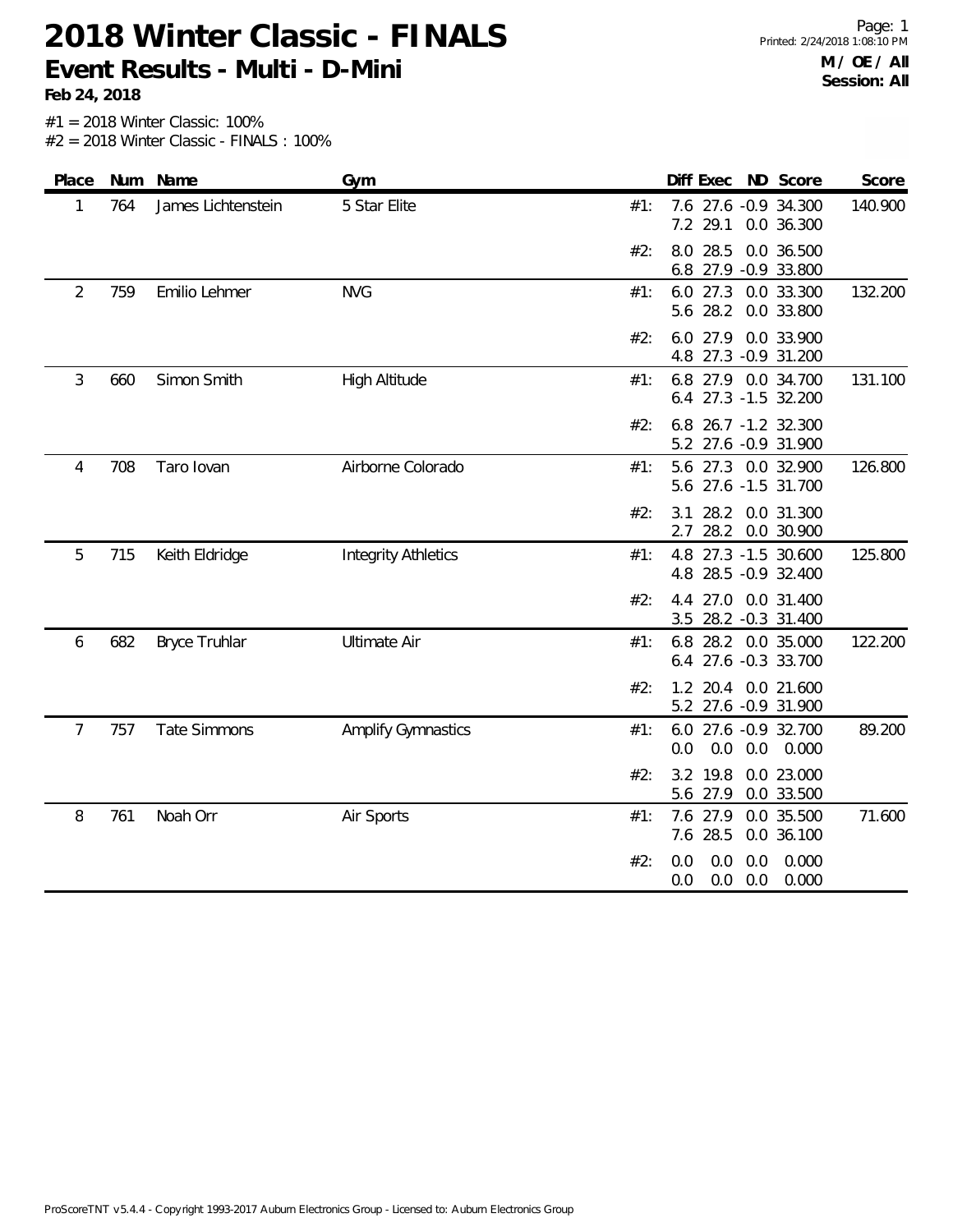**Feb 24, 2018**

| <b>Place</b> |     | Num Name         | Gym                |     | Diff Exec                                    | <b>ND Score</b>          | <b>Score</b> |
|--------------|-----|------------------|--------------------|-----|----------------------------------------------|--------------------------|--------------|
| 1            | 699 | Haylee Weiss     | <b>Skywalkers</b>  | #1: | 5.2 27.3 -0.3 32.200<br>5.6 27.3 0.0 32.900  |                          | 130.200      |
|              |     |                  |                    | #2: | 4.8 27.9<br>4.8 27.6                         | 0.0 32.700<br>0.0 32.400 |              |
| 2            | 819 | Christian Cagle  | All American       | #1: | 5.6 27.9<br>5.6 27.0 -0.9 31.700             | 0.0 33.500               | 128.500      |
|              |     |                  |                    | #2: | 4.4 27.6 0.0 32.000<br>3.7 27.6              | 0.0 31.300               |              |
| 3            | 695 | Isabel Steinmetz | Gymnastics Central | #1: | 5.6 27.6 -0.9 32.300<br>5.6 27.6 -0.3 32.900 |                          | 126.400      |
|              |     |                  |                    | #2: | 3.6 27.9 0.0 31.500<br>3.0 27.0 -0.3 29.700  |                          |              |
| 4            | 745 | Ariel Kibler     | Phoenix Elite      | #1: | 5.6 27.6 0.0 33.200<br>5.6 27.9              | 0.0 33.500               | 125.000      |
|              |     |                  |                    | #2: | $0.5$ 26.7<br>27.6<br>$3.5^{\circ}$          | 0.0 27.200<br>0.0 31.100 |              |
| 5            | 685 | Mikaela Hunter   | <b>Team Legacy</b> | #1: | 5.2 27.6 -0.9 31.900<br>5.6 28.5 -0.9 33.200 |                          | 116.300      |
|              |     |                  |                    | #2: | 4.1 25.8 -0.9 29.000<br>19.8<br>2.4          | 0.0 22.200               |              |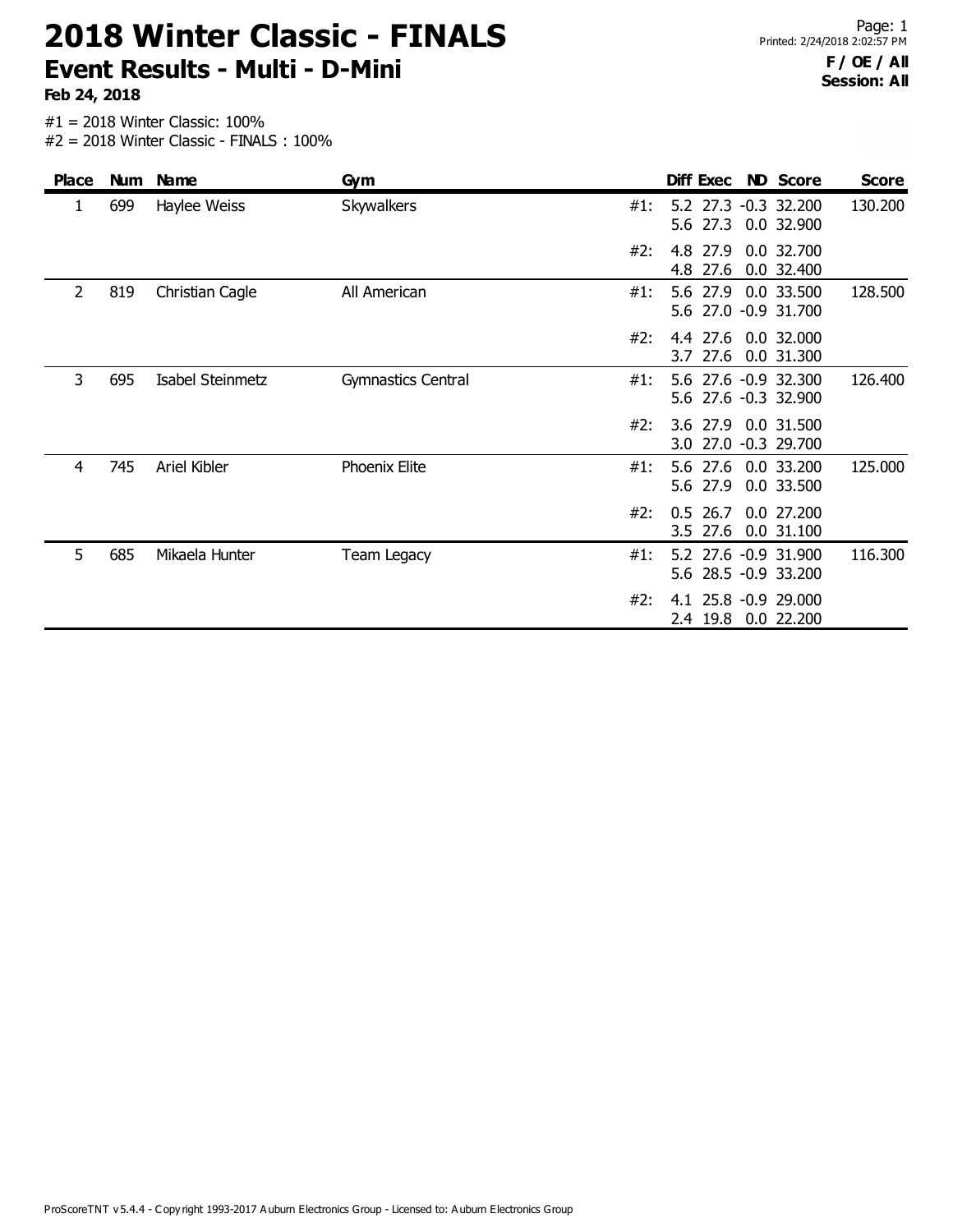**Feb 24, 2018**

| Place | Num | Name               | Gym                        |     | Diff Exec                | ND Score                                     | Score   |
|-------|-----|--------------------|----------------------------|-----|--------------------------|----------------------------------------------|---------|
| 1     | 545 | Charlie Larson     | Gleasons MG                | #1: | 7.4 27.9                 | 0.0 35.300<br>7.6 27.9 -0.9 34.600           | 139.700 |
|       |     |                    |                            | #2: | 6.9 27.9<br>6.8 28.2     | 0.0 34.800<br>0.0 35.000                     |         |
| 2     | 601 | Aidan Casey        | <b>SGA Ballard</b>         | #1: | 6.4 27.6                 | 7.6 27.9 0.0 35.500<br>0.0 34.000            | 137.300 |
|       |     |                    |                            | #2: | 7.0<br>27.9              | 0.0 34.900<br>6.8 27.0 -0.9 32.900           |         |
| 3     | 645 | Joshua Rasoul      | So Cal TTC                 | #1: | 6.0<br>28.2<br>6.0 28.8  | 0.0 34.200<br>0.0 34.800                     | 136.100 |
|       |     |                    |                            | #2: | 5.6 28.5                 | 6.0 27.9 -0.9 33.000<br>0.0 34.100           |         |
| 4T    | 640 | Haydn Fitzgerald   | <b>SGA Ballard</b>         | #1: | $6.9$ 27.3               | 0.0 34.200<br>7.2 27.6 -0.9 33.900           | 135.100 |
|       |     |                    |                            | #2: |                          | 6.8 26.4 -0.9 32.300<br>6.8 27.9 0.0 34.700  |         |
| 5T    | 647 | <b>Weston Sitz</b> | Eagle Gymnastics TX        | #1: | 5.6 28.5                 | 6.0 27.9 0.0 33.900<br>0.0 34.100            | 135.100 |
|       |     |                    |                            | #2: | 6.0 27.9                 | 0.0 33.900<br>5.6 27.6 0.0 33.200            |         |
| 6     | 534 | Julian Wright      | <b>Silver Stars</b>        | #1: |                          | 6.0 28.8 -0.9 33.900<br>7.2 28.2 -1.2 34.200 | 134.800 |
|       |     |                    |                            | #2: | 6.8                      | 6.8 26.4 -1.2 32.000<br>28.2 -0.3 34.700     |         |
| 7     | 558 | Aniket Rahane      | Team Legacy                | #1: | 6.4                      | 27.9 0.0 34.300<br>6.8 27.9 -0.9 33.800      | 133.600 |
|       |     |                    |                            | #2: |                          | 6.0 27.0 -1.2 31.800<br>6.4 27.3 0.0 33.700  |         |
| 8     | 612 | Nicholas George    | Gleasons MG                | #1: | 6.4                      | 6.9 27.9 -1.2 33.600<br>28.2 0.0 34.600      | 133.200 |
|       |     |                    |                            | #2: |                          | 5.2 27.9 -0.9 32.200<br>5.2 27.6 0.0 32.800  |         |
| 9     | 575 | Andrew Kehias      | Top Star                   | #1: |                          | 7.2 28.2 0.0 35.400<br>6.8 26.7 -1.5 32.000  | 67.400  |
|       |     |                    |                            | #2: | 0.0<br>0.0<br>0.0<br>0.0 | 0.0<br>0.000<br>0.0<br>0.000                 |         |
| 10    | 593 | Raf Bryant         | <b>Integrity Athletics</b> | #1: | 5.6 27.9                 | 0.0 33.500<br>5.6 28.5 -0.3 33.800           | 67.300  |
|       |     |                    |                            | #2: | 0.0<br>0.0<br>0.0<br>0.0 | 0.0<br>0.000<br>0.0<br>0.000                 |         |
| 11    | 613 | Logan Neff         | <b>Integrity Athletics</b> | #1: | 5.2 28.2<br>4.8 28.5     | 0.0 33.400<br>0.0 33.300                     | 66.700  |
|       |     |                    |                            | #2: | 0.0<br>0.0<br>0.0<br>0.0 | 0.000<br>0.0<br>0.0<br>0.000                 |         |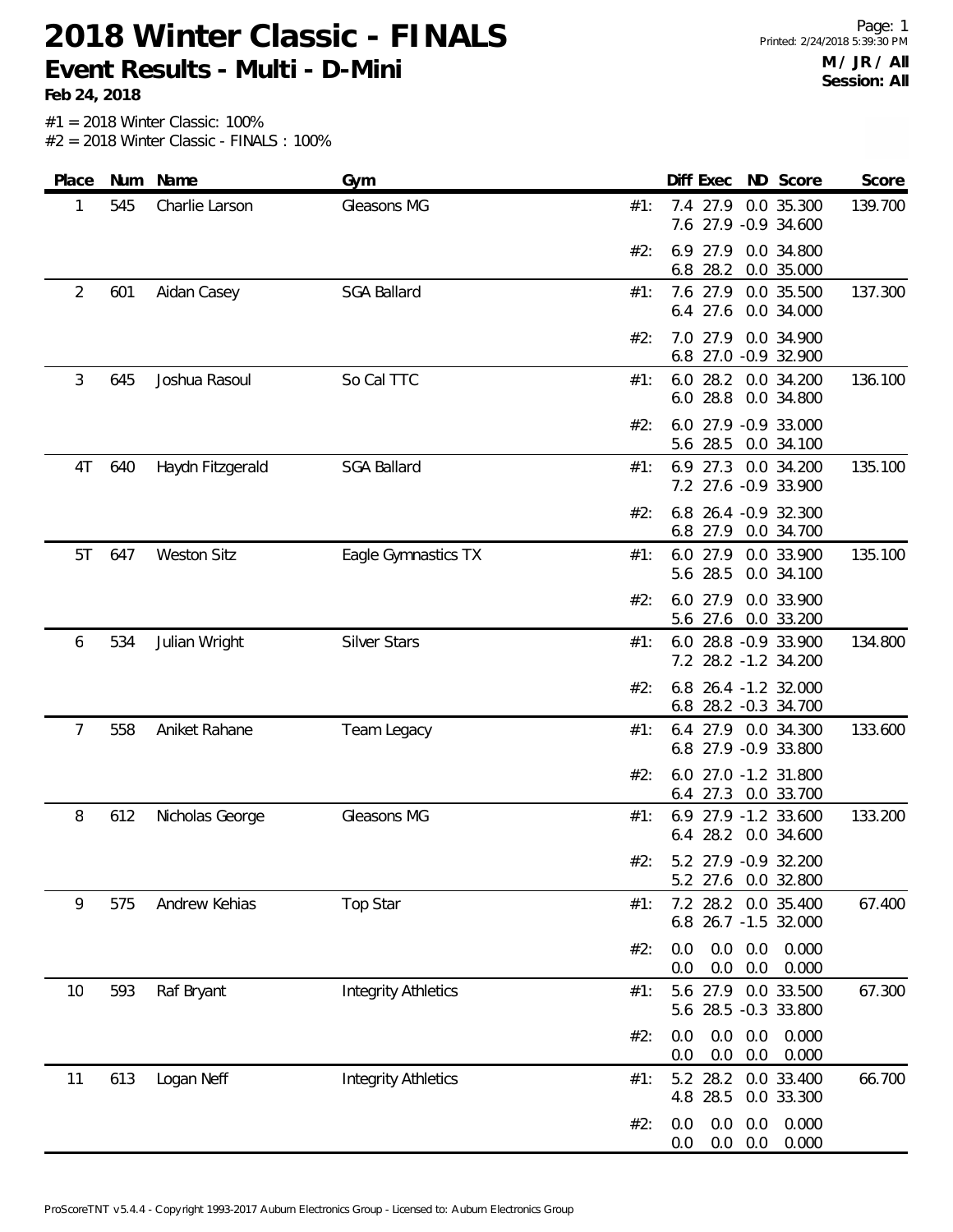**Feb 24, 2018**

| Place | Num | Name                 | Gym                        | Diff Exec ND Score<br>Score                                          |
|-------|-----|----------------------|----------------------------|----------------------------------------------------------------------|
| 12    | 631 | Riley Jaspers        | Gleasons MG                | 66.500<br>5.2 27.9<br>0.0 33.100<br>#1:<br>28.2<br>5.2<br>0.0 33.400 |
|       |     |                      |                            | #2:<br>0.0<br>0.0<br>0.000<br>0.0<br>0.0<br>0.0<br>0.0<br>0.000      |
| 13    | 614 | <b>Trevor Harder</b> | Flip Force                 | 66.300<br>6.8 27.3 -1.5 32.600<br>#1:<br>28.2 - 0.9 33.700<br>6.4    |
|       |     |                      |                            | 0.000<br>#2:<br>0.0<br>0.0<br>0.0<br>0.0<br>0.0<br>0.0<br>0.000      |
| 14    | 515 | Zachary Ramacci      | Midwest Training           | 6.0 27.3 -0.9 32.400<br>64.900<br>#1:<br>5.2 27.6 -0.3 32.500        |
|       |     |                      |                            | #2:<br>0.0<br>0.0<br>0.000<br>0.0<br>0.0<br>0.0<br>0.000<br>0.0      |
| 15    | 600 | Elijah Vogel         | Airborne Colorado          | 5.2 27.9 -0.9 32.200<br>64.600<br>#1:<br>4.8 27.6<br>0.0 32.400      |
|       |     |                      |                            | 0.000<br>#2:<br>0.0<br>0.0<br>0.0<br>0.0<br>0.0<br>0.000<br>0.0      |
| 16    | 569 | Liam Warsaw          | W TX TNT EXPLOSION         | 27.9 -1.5 32.000<br>63.500<br>5.6<br>#1:<br>4.8 27.9 -1.2 31.500     |
|       |     |                      |                            | #2:<br>0.0<br>0.0<br>0.0<br>0.000<br>0.0<br>0.0<br>0.000<br>0.0      |
| 17    | 577 | Alioune Drame        | <b>Dynamite Gymnastics</b> | 27.0 -1.5 30.700<br>62.500<br>5.2<br>#1:<br>6.0 27.3 -1.5 31.800     |
|       |     |                      |                            | #2:<br>0.0<br>0.000<br>0.0<br>0.0<br>0.0<br>0.0<br>0.000<br>0.0      |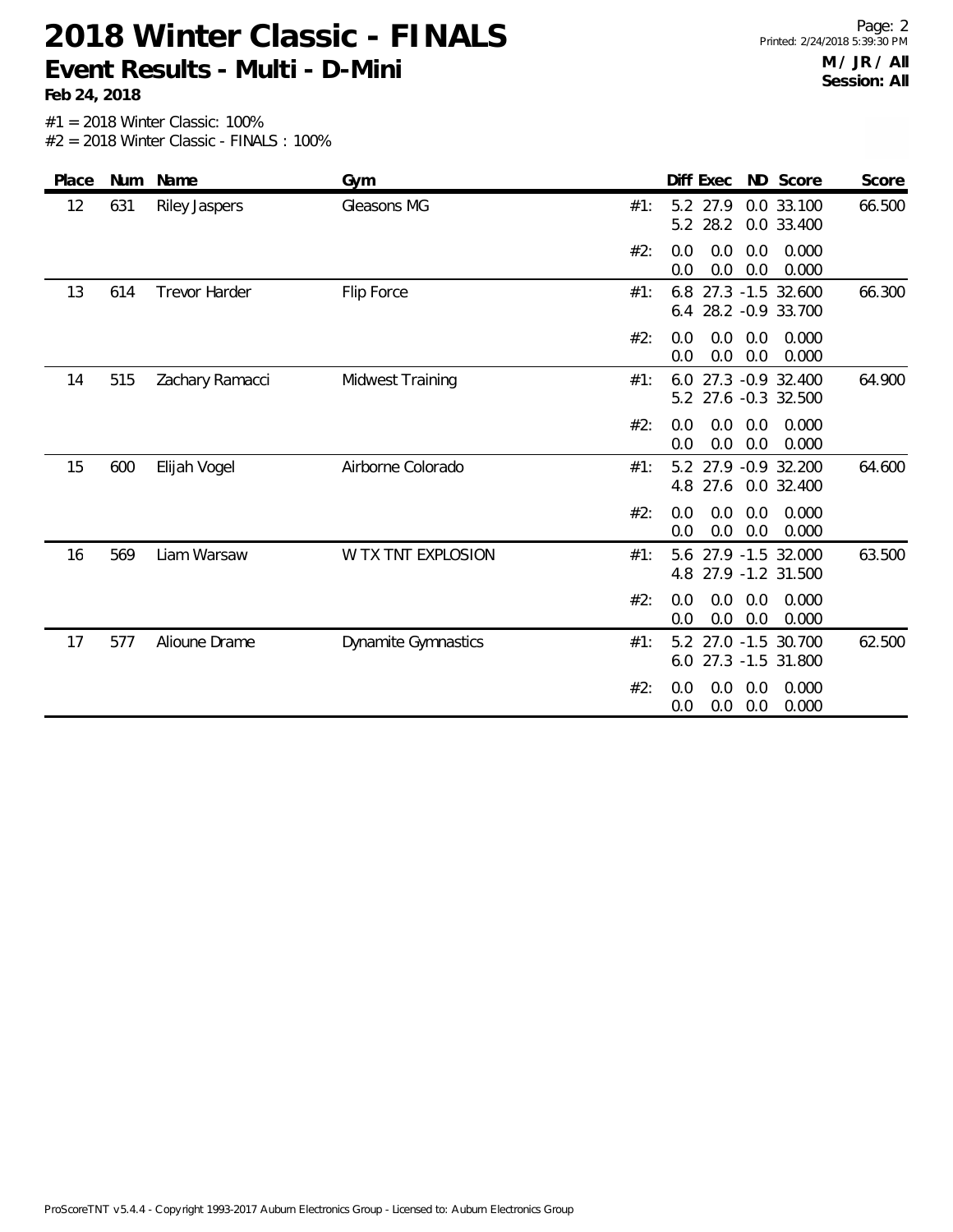**Feb 24, 2018**

| <b>Place</b>   | <b>Num</b> | <b>Name</b>          | Gym                |     |            |                        |            | Diff Exec ND Score                          | <b>Score</b> |
|----------------|------------|----------------------|--------------------|-----|------------|------------------------|------------|---------------------------------------------|--------------|
| 1              | 607        | Kayttie Nakamura     | Hawaii             | #1: |            |                        |            | 5.6 27.6 -0.3 32.900<br>6.4 28.2 0.0 34.600 | 134.600      |
|                |            |                      |                    | #2: | 7.2        |                        |            | 6.8 27.3 -0.9 33.200<br>27.6 -0.9 33.900    |              |
| $\overline{2}$ | 610        | <b>Sydney Senter</b> | Hawaii             | #1: |            |                        |            | 5.6 28.2 0.0 33.800<br>5.2 27.3 -0.3 32.200 | 132.800      |
|                |            |                      |                    | #2: |            | 5.2 27.9<br>6.4 27.3   |            | 0.0 33.100<br>0.0 33.700                    |              |
| 3              | 589        | Allie Singer         | <b>World Elite</b> | #1: |            | 4.8 27.6               |            | 5.2 28.5 0.0 33.700<br>0.0 32.400           | 131.800      |
|                |            |                      |                    | #2: | 6.0        | 27.9                   |            | 0.0 33.900<br>6.0 26.7 -0.9 31.800          |              |
| 4              | 518        | Isabela Garza        | Gymagic            | #1: |            | 5.6 27.9               |            | 3.4 27.3 0.0 30.700<br>0.0 33.500           | 128.100      |
|                |            |                      |                    | #2: |            |                        |            | 5.2 26.4 0.0 31.600<br>5.6 27.0 -0.3 32.300 |              |
| 5              | 521        | Maia Amano           | Hawaii             | #1: |            | $3.5$ 28.2<br>3.7 27.9 |            | 0.0 31.700<br>0.0 31.600                    | 126.800      |
|                |            |                      |                    | #2: | 4.8        | 4.4 27.3               |            | 0.0 31.700<br>27.3 -0.3 31.800              |              |
| 6              | 528        | Anna Cate Goodson    | <b>MTGA</b>        | #1: | 2.0        |                        |            | 19.8 0.0 21.800<br>3.3 27.9 -1.2 30.000     | 51.800       |
|                |            |                      |                    | #2: | 0.0<br>0.0 | 0.0<br>0.0             | 0.0<br>0.0 | 0.000<br>0.000                              |              |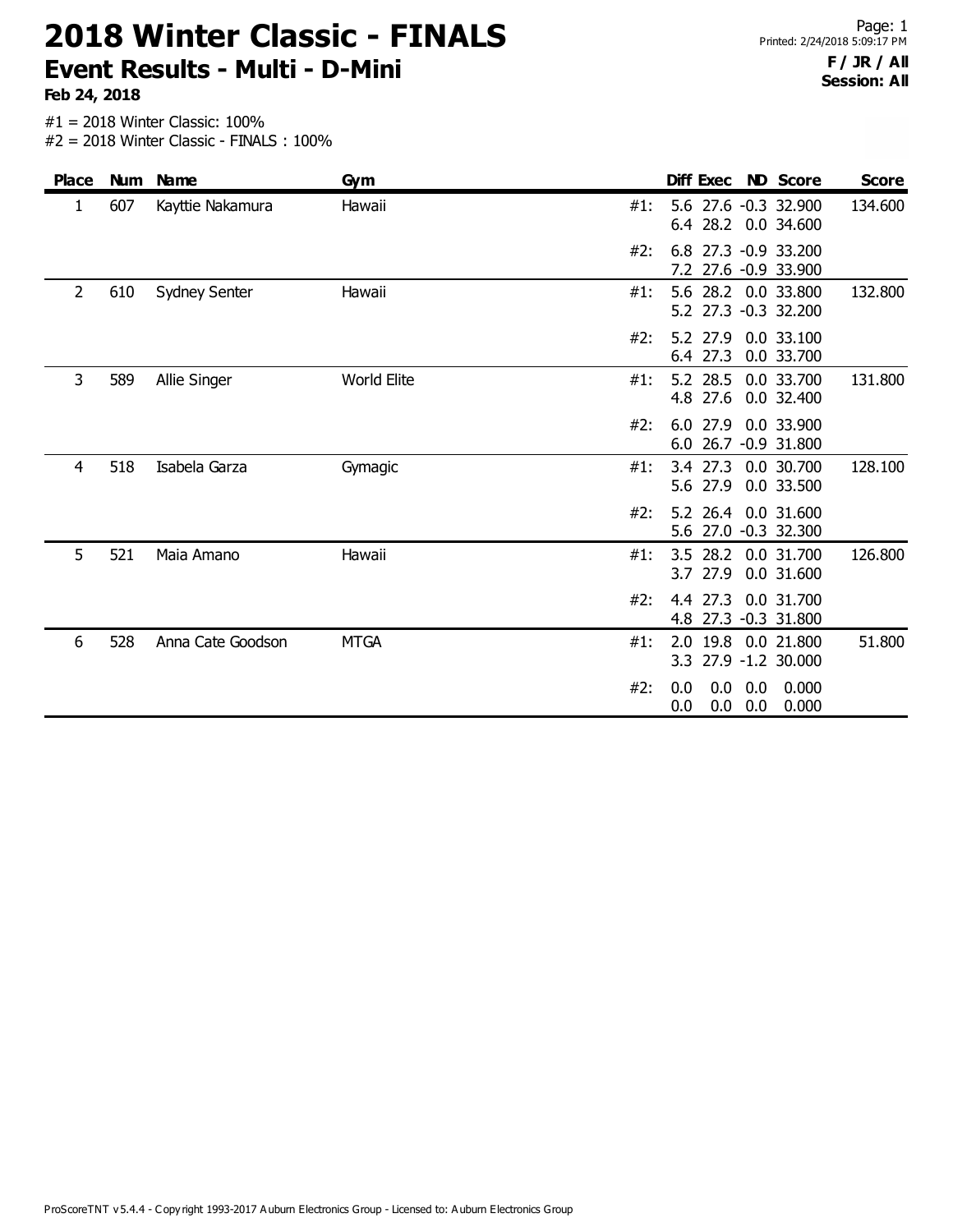**Feb 24, 2018**

| Place          |     | Num Name                | Gym                       |     | Diff Exec                                   | ND Score                             | Score   |
|----------------|-----|-------------------------|---------------------------|-----|---------------------------------------------|--------------------------------------|---------|
| 1              | 818 | Ruben Padilla           | Tornado                   | #1: | 28.5<br>7.7<br>28.2<br>8.0                  | 0.0 36.200<br>0.0 36.200             | 143.600 |
|                |     |                         |                           | #2: | 7.7<br>8.0                                  | 28.2 -0.3 35.600<br>28.5 -0.9 35.600 |         |
| $\overline{2}$ | 663 | <b>Tristan Ackerson</b> | <b>MJM Studios</b>        | #1: | 6.9<br>8.0 28.2 -1.2 35.000                 | 28.5 0.0 35.400                      | 138.700 |
|                |     |                         |                           | #2: | 6.8<br>6.0 28.8                             | 28.2 -1.5 33.500<br>0.0 34.800       |         |
| 3              | 709 | Drake McMullen          | <b>Amplify Gymnastics</b> | #1: | 7.6 28.2 0.0 35.800<br>7.2 28.2             | 0.0 35.400                           | 136.300 |
|                |     |                         |                           | #2: | 6.8<br>5.2 27.6 -0.9 31.900                 | 27.3 -0.9 33.200                     |         |
| 4              | 731 | Matthew Hawkins         | <b>NVG</b>                | #1: | 9.2 28.5<br>9.2 27.9                        | 0.0 37.700<br>0.0 37.100             | 123.400 |
|                |     |                         |                           | #2: | 19.8<br>5.1<br>3.6 20.1                     | 0.0 24.900<br>0.0 23.700             |         |
| 5              | 679 | Calvin Fry              | <b>Amplify Gymnastics</b> | #1: | 8.0 27.9<br>26.7<br>6.8                     | 0.0 35.900<br>0.0 33.500             | 122.400 |
|                |     |                         |                           | #2: | 20.1<br>2.4<br>5.6                          | 0.0 22.500<br>26.4 -1.5 30.500       |         |
| 6              | 732 | Nicholas Melloni        | <b>Dulles Gymnastics</b>  | #1: | 6.0<br>27.9<br>7.2                          | 27.6 -0.3 33.300<br>0.0 35.100       | 120.400 |
|                |     |                         |                           | #2: | 3.2 19.8<br>3.5                             | 0.0 23.000<br>26.7 -1.2 29.000       |         |
| 7              | 754 | CJ Rhoades              | <b>Amplify Gymnastics</b> | #1: | 4.0 19.8 0.0 23.800<br>9.2 27.0 -1.5 34.700 |                                      | 83.400  |
|                |     |                         |                           | #2: | 0.0<br>0.0<br>0.0<br>5.1 19.8               | 0.000<br>0.0 24.900                  |         |